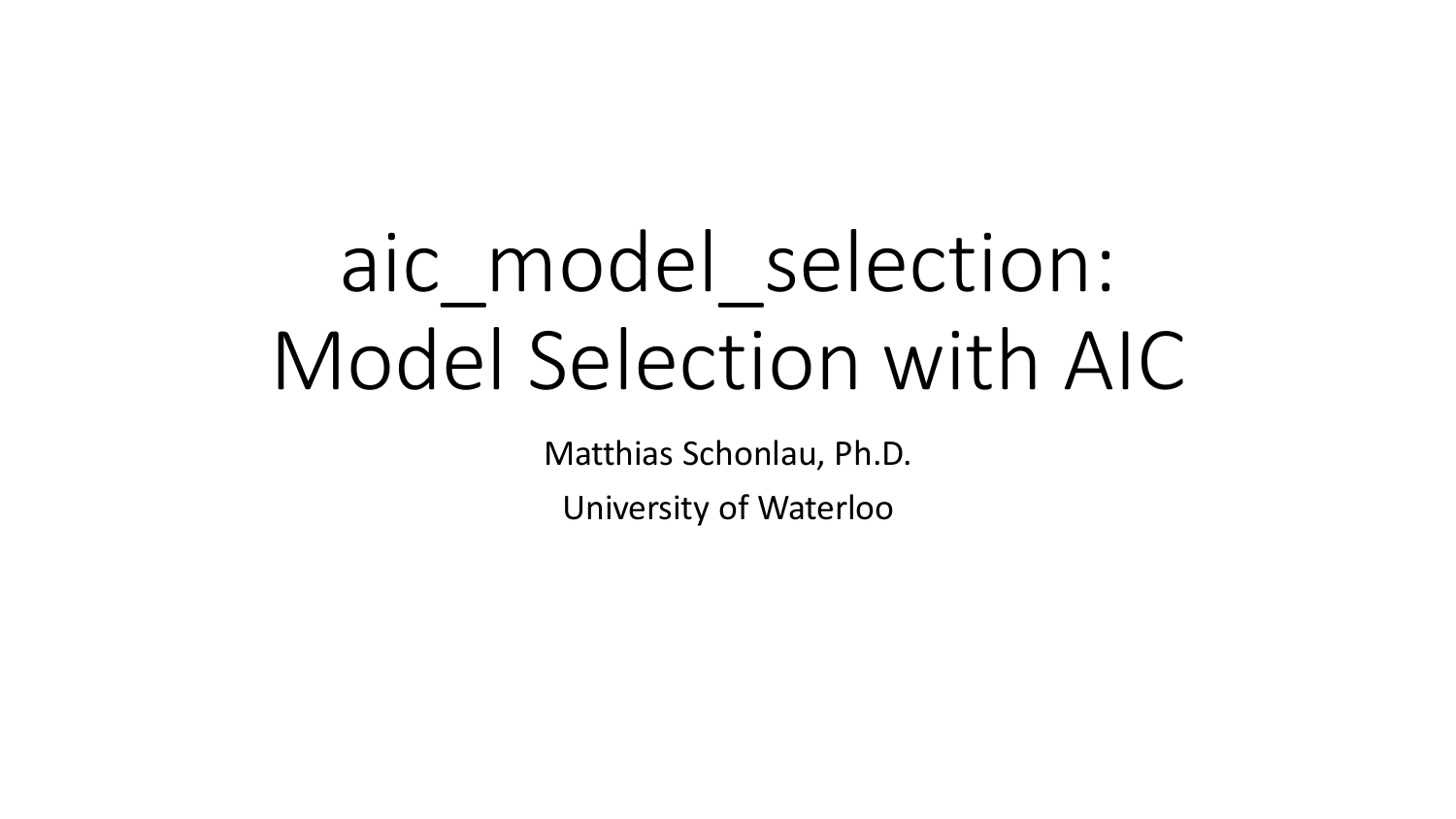

• Introduce a new stata command, *aic\_model\_selection*, for forward model selection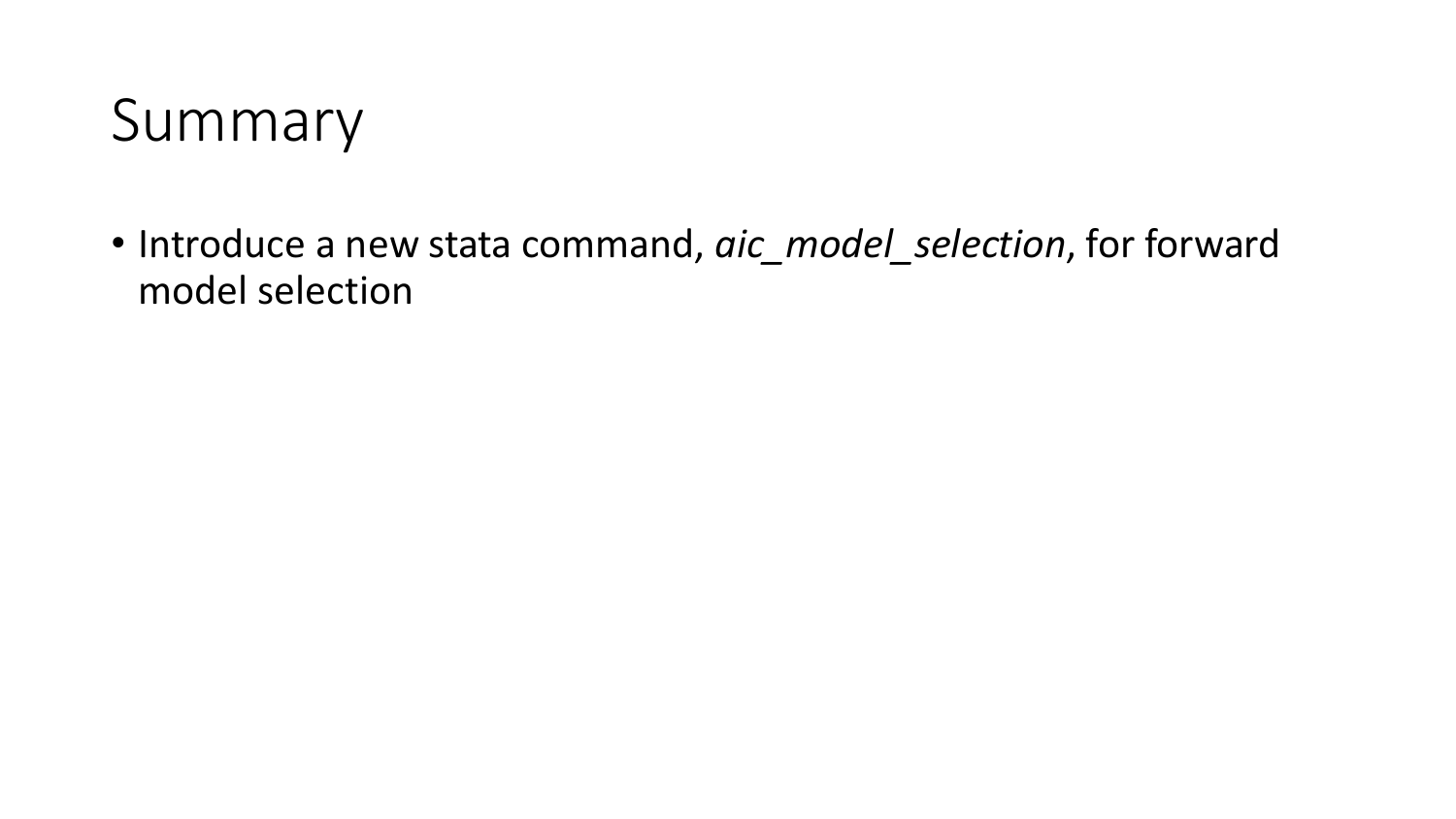# Model selection

- When a model has many variables, it is often harder to interpret
- Many of the variables may just represent "noise"
- You may prefer a smaller, parsimonious model that is more interpretable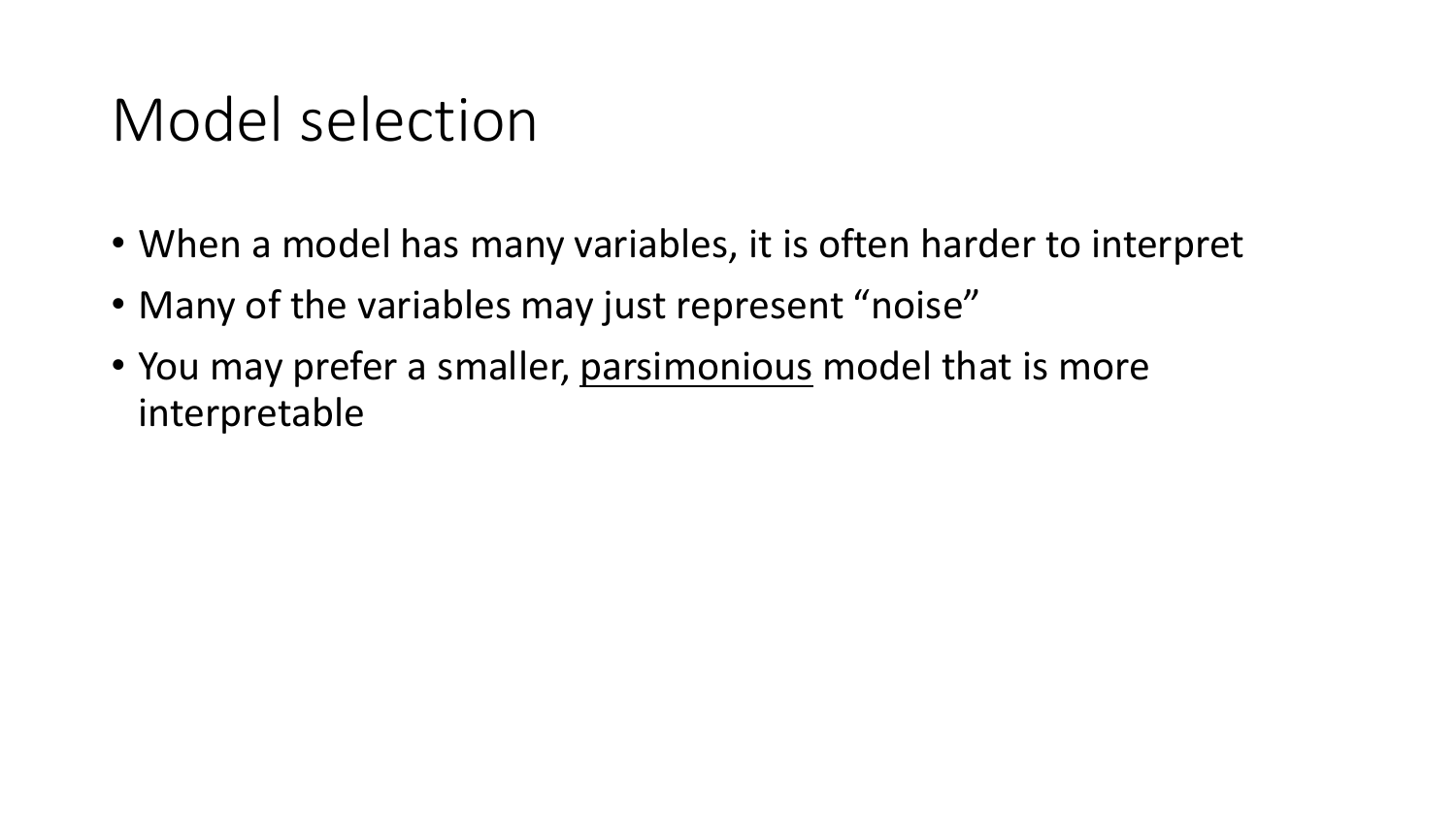# All possible subset regression

- The gold standard for model selection is "all possible subsets"
	- looks at all possible combinations of models
- The "best model" is chosen based on a criterion
	- Adjusted R<sup>2</sup>, AIC, ...
- There are  $2^p$  models, where p is the number of x-variables
- Computing these becomes quickly unfeasible
	- Stata's user-contributed command "*allpossible"* allows up to p=6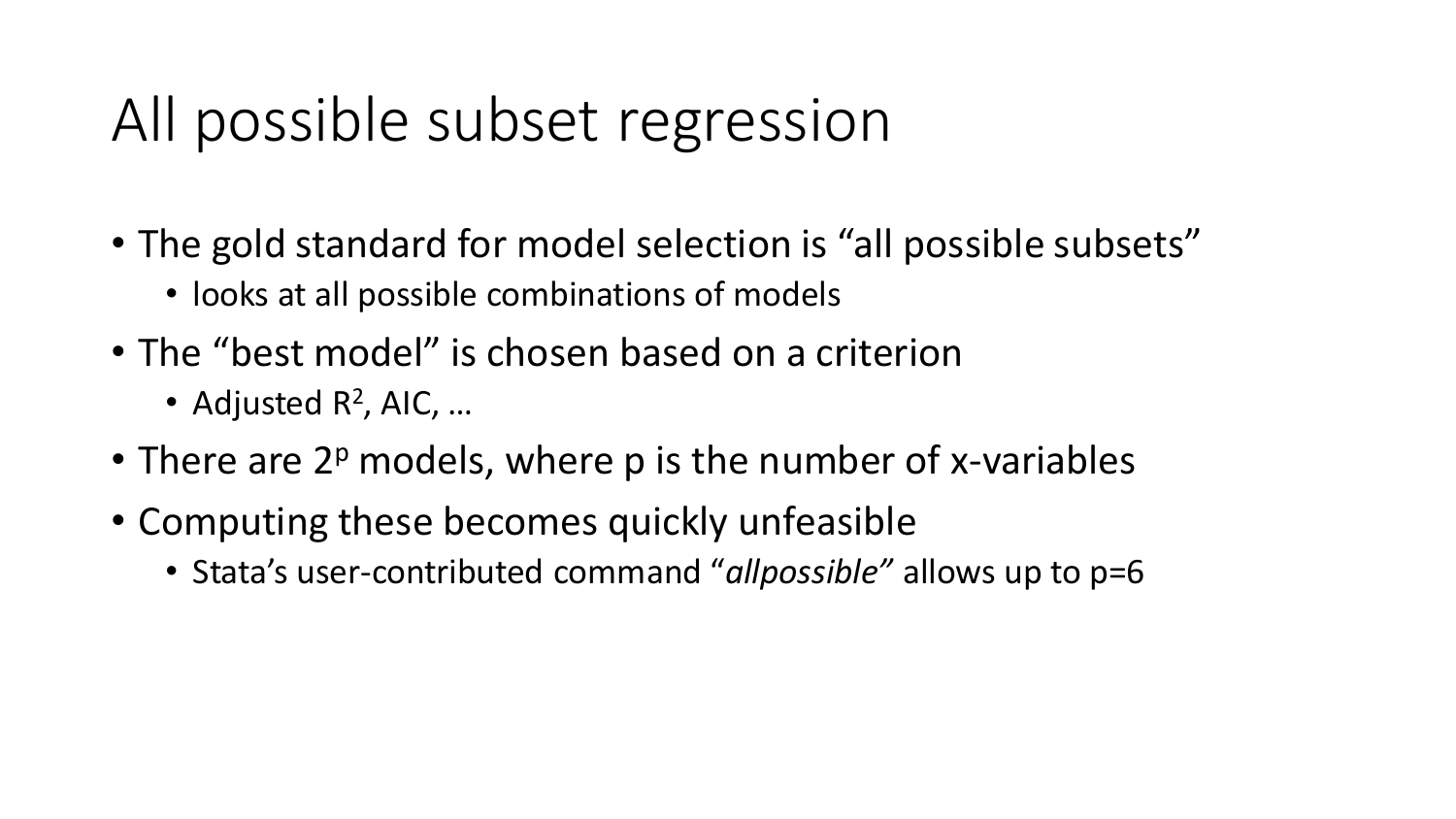# Forward/stepwise/backward selection

- To reduce the model search space, sequential algorithms add/remove one variable at a time
	- Forward selection adds the best variable (given the model so far)
	- Backward selection removes the worst variable
- As stopping criterion usually a p-value is used , e.g. p<0.05.
- However, the p-values are not correct because they don't take selection into account.
- Even though the stopping criterion is wrong/not interpretable, the sequence of models is sensible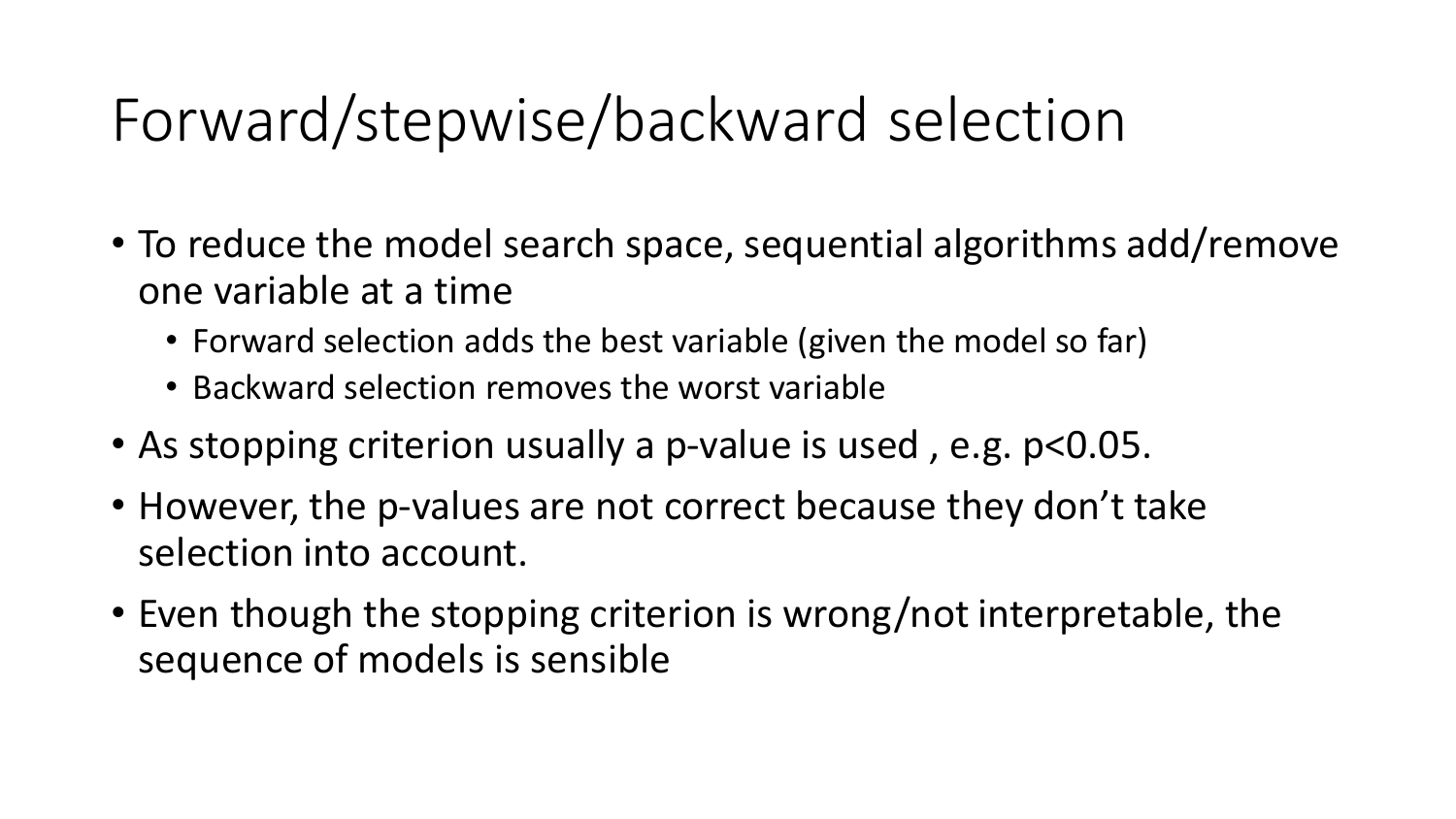# Forward selection with AIC

- One solution:
	- keep the sequence of models generated
	- Compute the AIC for each model
	- Among the sequence of models generated, choose the model with the lowest AIC
- E.g. James et al, section 6.1, "An introduction to statistical learning"
- *aic model selection* facilitates this approach for Stata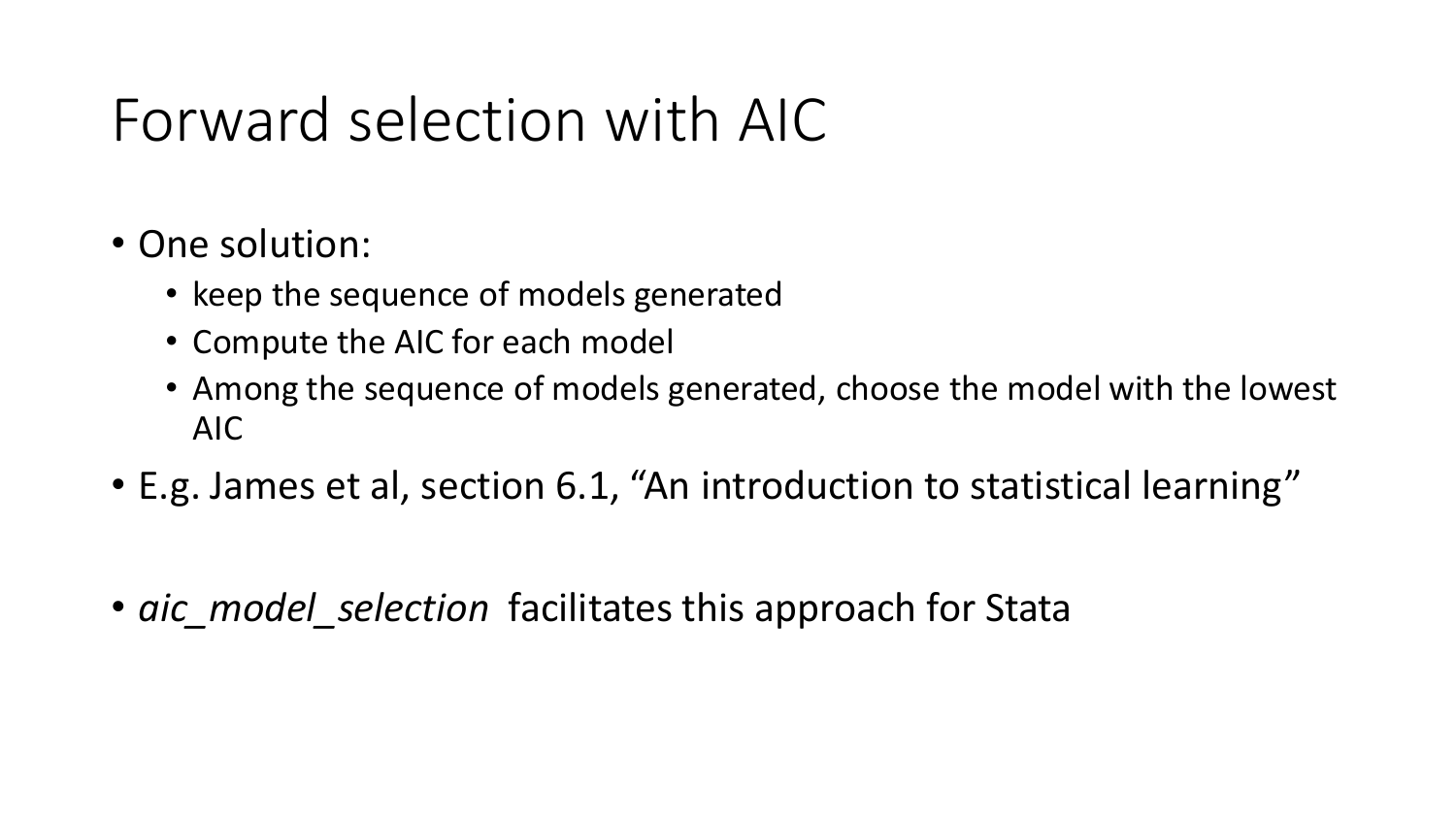# Munich housing data

• Apartment rental cost in Munich

- Data believed to be from Fahrmeyer's book
	- Multivariate Statistical Modelling Based on Generalized Linear Models (Springer Series in Statistics) by Ludwig Fahrmeir, Gerhard Tutz, 2001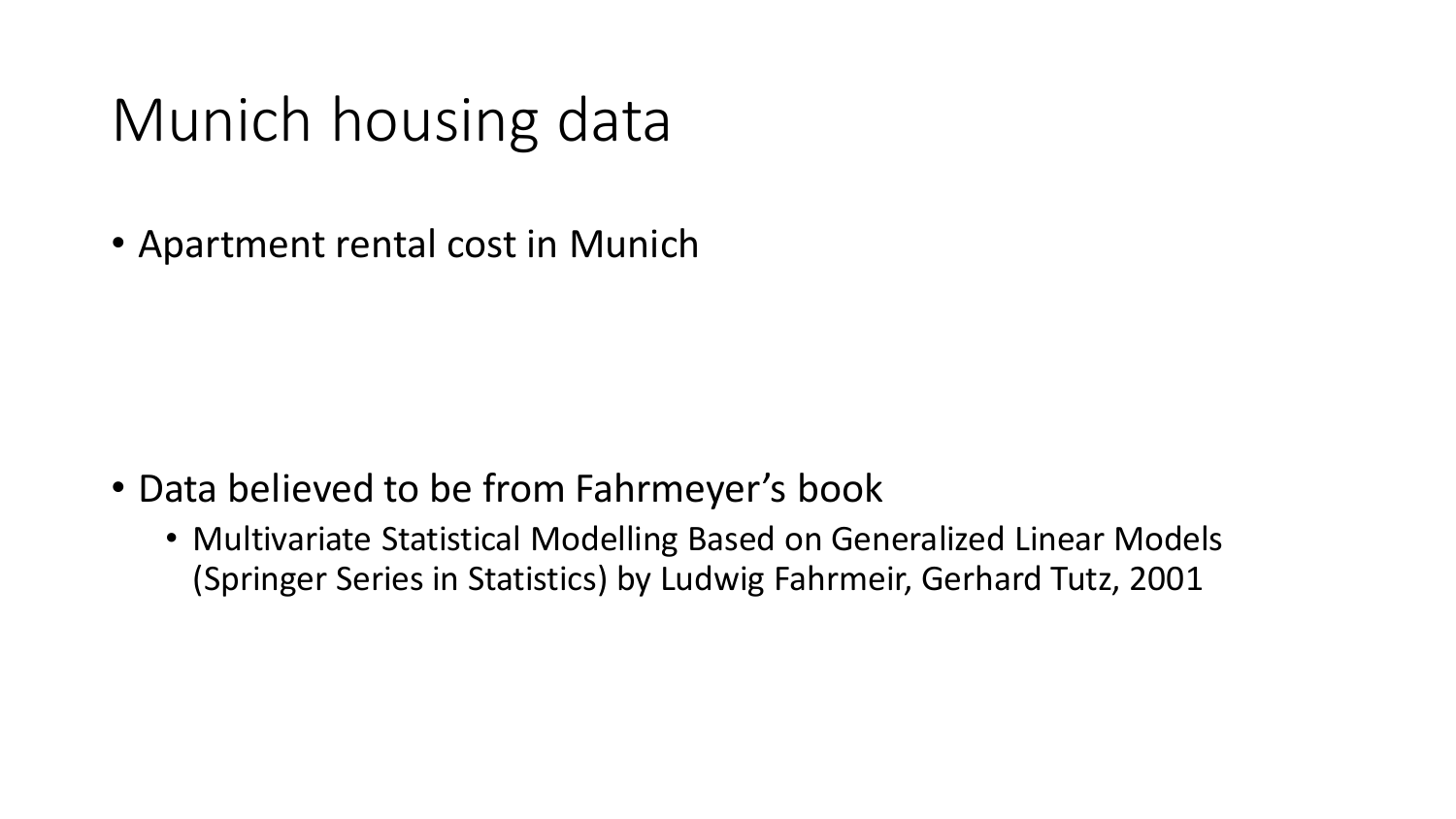#### Munich housing data

. describe numrooms age size best good extrabath tiled warmwater central

| variable name  | storage<br>type | display<br>format | value<br>label | variable label                |
|----------------|-----------------|-------------------|----------------|-------------------------------|
| numrooms       | byte            | 88.0q             |                | Number of rooms               |
| age            | float           | 89.0q             |                | Age of apartment              |
| size           | int             | 88.0q             |                | size in square meters         |
| bestneighborh~ | float           | 89.0q             | yesno          | Indicator: Great neighborhood |
| goodneighborh~ | float           | 89.0q             | yesno          | Indicator: Good neighborhood  |
| extrabath      | float           | 89.0q             | yesno          | More than one bathroom        |
| tiledbath      | float           | 89.0q             | yesno          |                               |
| warmwater      | float           | 89.0q             | yesno          |                               |
| centralheating | float           | 89.0q             | yesno          |                               |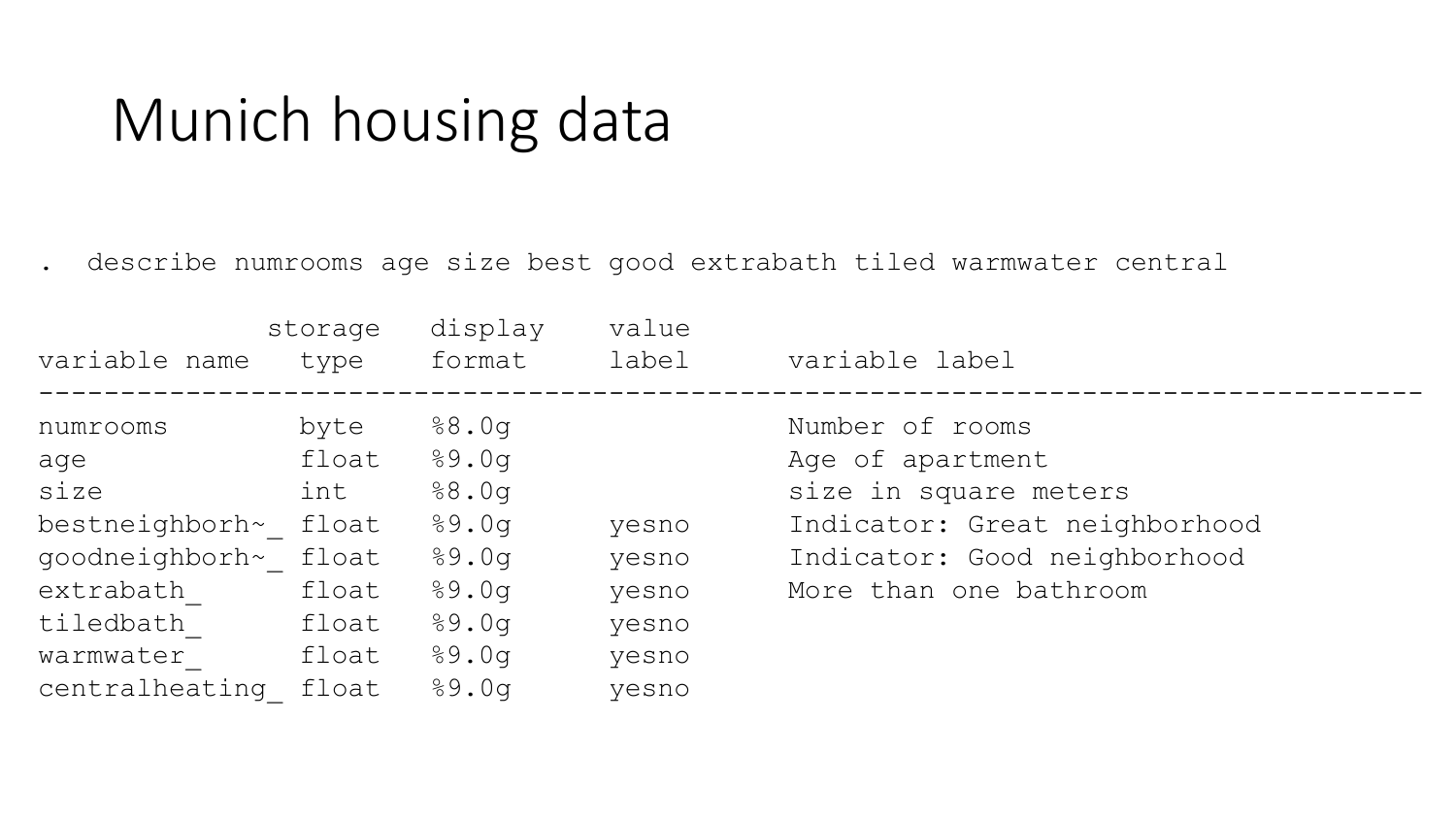# Diagnostic plots



#### Diagnostic plots can identify violations in assumptions.

Upper left: constant variance is ok Upper right: Normality is ok (2 outliers)

Lower left: Almost all values are with +-2 std deviations. There are two points that may be too high (outliers).

Lower right: One point has a high leverage (unusual x-values).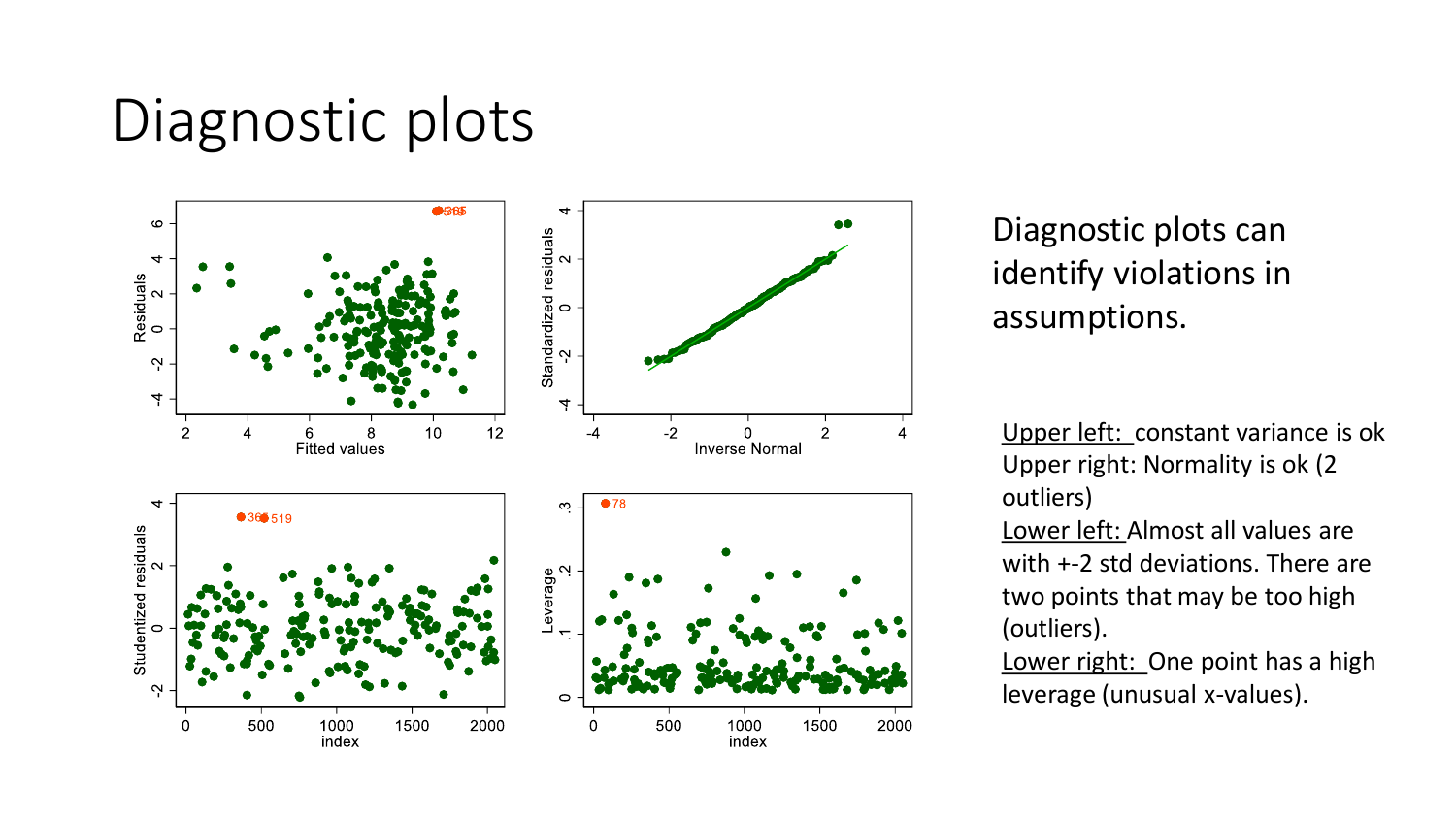# Forward selection

- Pe(.8) was chosen quite generously to make sure I won't miss a good AIC model.
- Forward selection with p=0.05 would stop after *extrabath*
- Forward selection with  $p=0.10$ would stop after *warmwater*

. sw , pe(.8) : regress rent numrooms age size best good extrabath tiled warmwater central

```
begin with empty model
p = 0.0000 < 0.8000 adding age
p = 0.0003 < 0.8000 adding size
p = 0.0004 < 0.8000 adding centralheating
p = 0.0013 < 0.8000 adding extrabath
p = 0.0748 < 0.8000 adding goodneighborhood
p = 0.0423 < 0.8000 adding bestneighborhood
p = 0.0914 < 0.8000 adding warmwater
p = 0.6716 < 0.8000 adding numrooms
p = 0.6938 < 0.8000 adding tiledbath_
```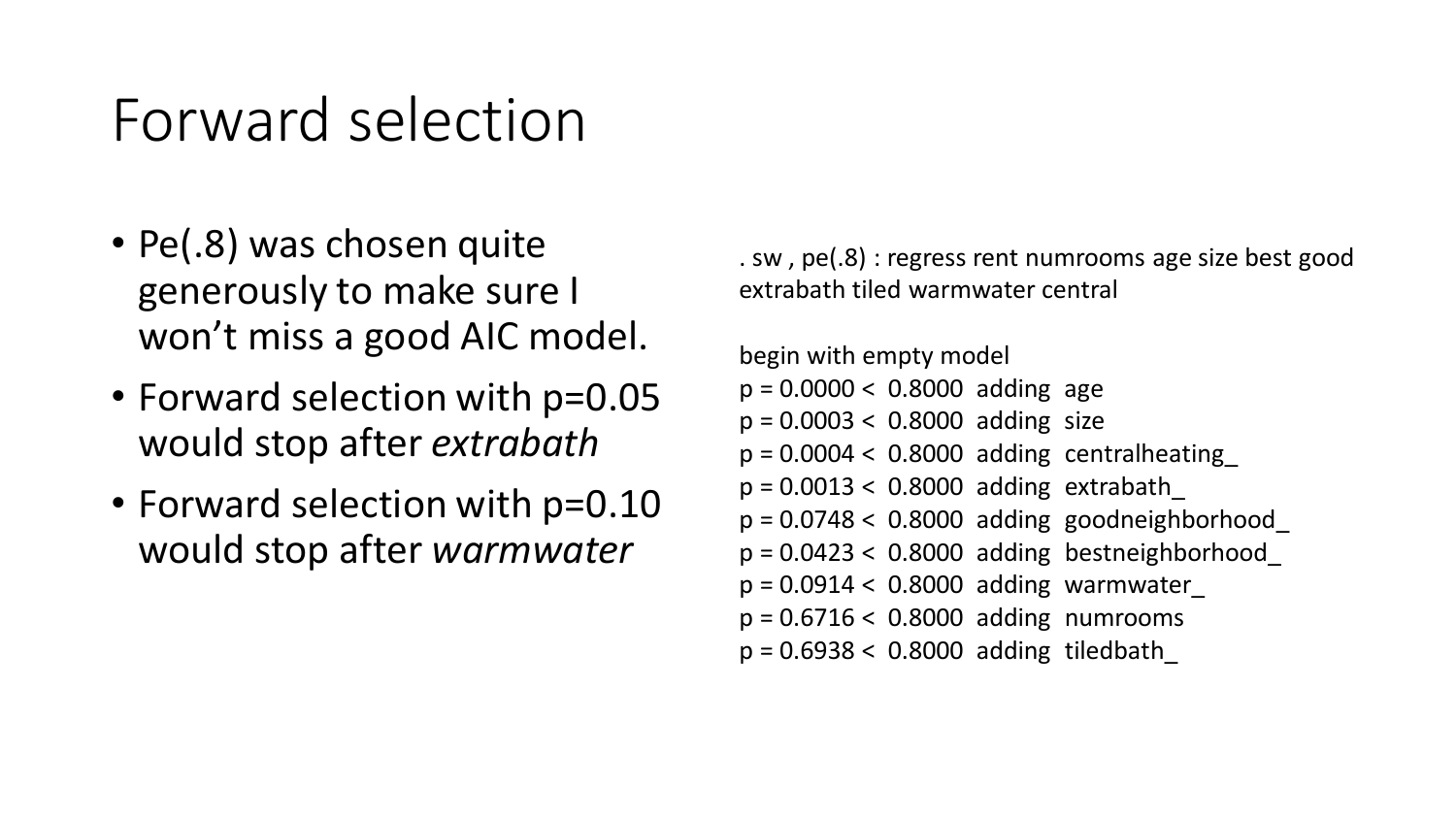#### Forward Model Selection based on AIC

• *aic\_model\_selection:* Specify variables in the order entered by forward selection

. aic model selection regress age size central extrabath good best warmwater numrooms tiled > bath

AIC Model 1847.355 age size 1811.075 age size central 1812.553 age size central extrabath Forward selection with p<0.05 <mark>1808.399</mark> age size central extrabath good bland to the state and the set of the set of the set of the set of the 1810.272 age size central extrabath good best 1811.206 age size central extrabath good best warmwater Forward selection with p<0.10 1810.016 age size central extrabath good best warmwater numrooms 1810.838 age size central extrabath good best warmwater numrooms tiledbath

• AIC finds a different subset than traditional forward selection